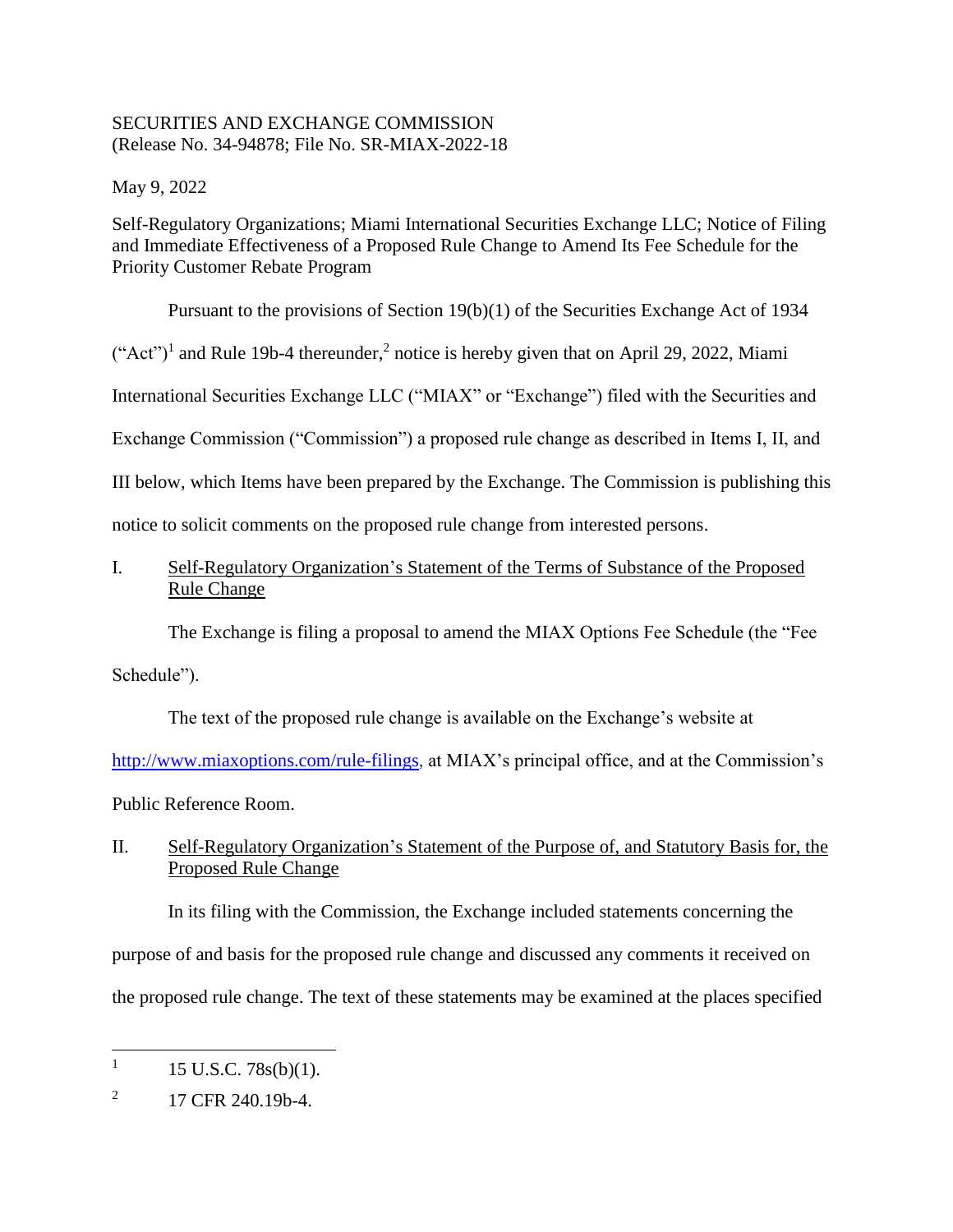in Item IV below. The Exchange has prepared summaries, set forth in sections A, B, and C below, of the most significant aspects of such statements.

- A. Self-Regulatory Organization's Statement of the Purpose of, and Statutory Basis for, the Proposed Rule Change
	- 1. Purpose

The Exchange proposes to amend footnote 14 referenced in Section 1)a)iii) of the Fee

Schedule to amend the list of MIAX Select Symbols<sup>3</sup> contained in the Priority Customer Rebate

Program ("PCRP")<sup>4</sup> to remove symbol "AIG," (American International Group, Inc.) from the

Select Symbols list.

The Exchange initially created the list of MIAX Select Symbols on March 1, 2014,<sup>5</sup> and

has added and removed option classes from that list since that time.<sup>6</sup> Select Symbols are rebated

 $\overline{3}$ <sup>3</sup> The term "MIAX Select Symbols" means options overlying AAL, AAPL, AIG, AMAT, AMD, AMZN, BA, BABA, BB, BIDU, BP, C, CAT, CLF, CVX, DAL, EBAY, EEM, FB, FCX, GE, GILD, GLD, GM, GOOGL, GPRO, HAL, INTC, IWM, JNJ, JPM, KMI, KO, MO, MRK, NFLX, NOK, ORCL, PBR, PFE, PG, QCOM, QQQ, RIG, SPY, T, TSLA, USO, VALE, WBA, WFC, WMB, X, XHB, XLE, XLF, XLP, XOM and XOP.

<sup>&</sup>lt;sup>4</sup> See section 1)a)iii) of the Fee Schedule for a complete description of the PCRP.

<sup>5</sup> See Securities Exchange Act Release No. 71700 (March 12, 2014), 79 FR 15188 (March 18, 2014) (SR-MIAX-2014-13).

<sup>6</sup> See Securities Exchange Act Release Nos. 89530 (August 12, 2020), 85 FR 50845 (August 18, 2020) (SR-MIAX-2020-26); 88850 (May 11, 2020), 85 FR 29497 (May 15, 2020) (SR-MIAX-2020-09); 87964 (January 14, 2020), 85 FR 3435 (January 21, 2020) (SR-MIAX-2020-01); 87790 (December 18, 2019), 84 FR 71037 (December 26, 2019) (SR-MIAX-2019-49); 85314 (March 14, 2019), 84 FR 10359 (March 20, 2019) (SR-MIAX-2019-07; 81998 (November 2, 2017), 82 FR 51897 (November 8, 2017) (SR-MIAX-2017-45); 81019 (June 26, 2017), 82 FR 29962 (June 30, 2017) (SR-MIAX-2017- 29); 79301 (November 14, 2016), 81 FR 81854 (November 18, 2016) (SR-MIAX-2016- 42); 74291 (February 18, 2015), 80 FR 9841 (February 24, 2015) (SR-MIAX-2015-09); 74288 (February 18, 2015), 80 FR 9837 (February 24, 2015) (SR-MIAX-2015-08); 73328 (October 9, 2014), 79 FR 62230 (October 16, 2014) (SR-MIAX-2014-50); 72567 (July 8, 2014), 79 FR 40818 (July 14, 2014) (SR-MIAX-2014-34); 72356 (June 10, 2014), 79 FR 34384 (June 16, 2014) (SR-MIAX-2014-26); 71700 (March 12, 2014), 79 FR 15188 (March 18, 2014) (SR-MIAX-2014-13).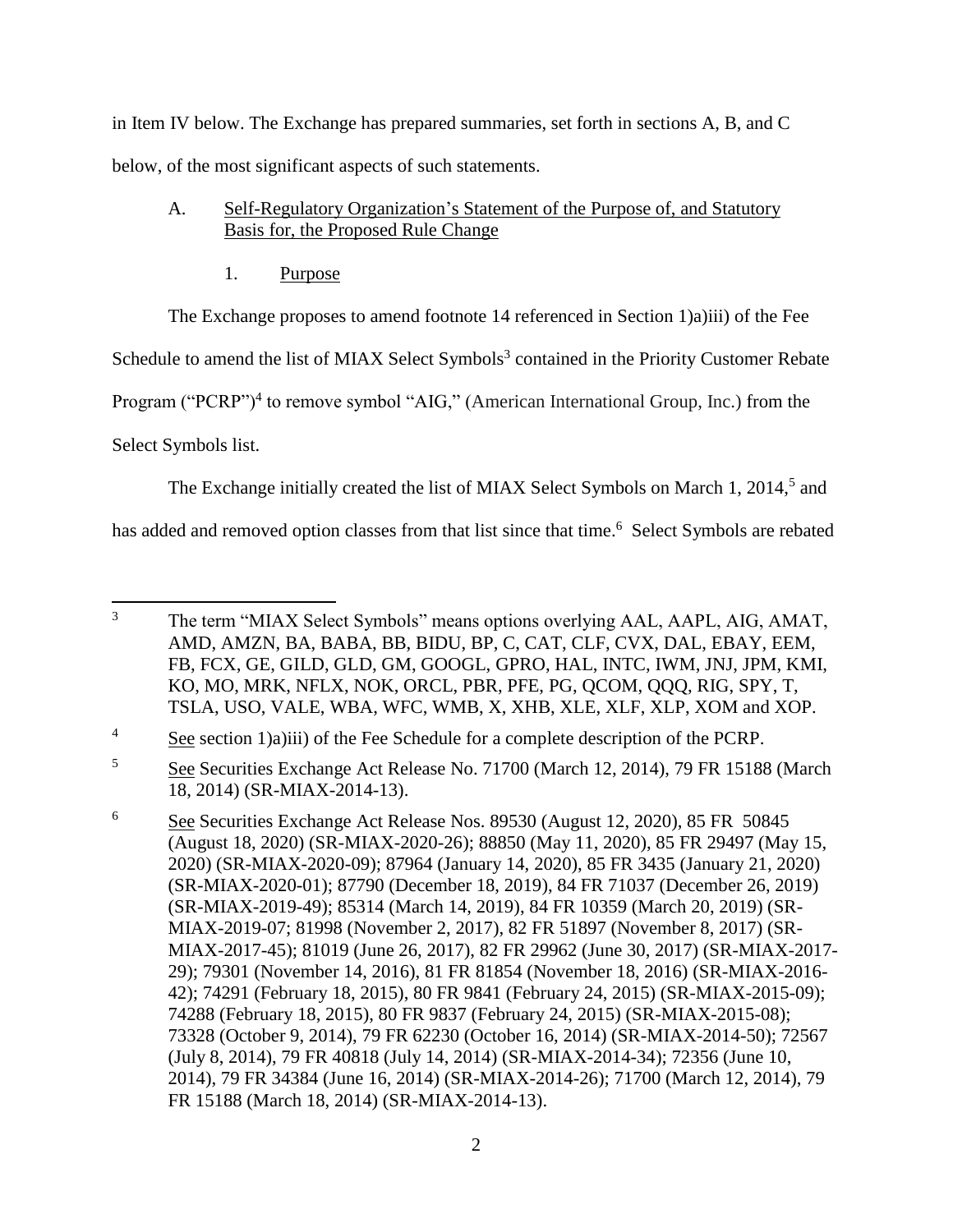slightly higher in certain PCRP tiers and segment than non-Select Symbols. The Exchange notes that historically, Select Symbols generally include a subset of classes of options that are included in the Penny Interval Program, an industry-wide program that provides for the quoting and trading of certain option classes in penny increments (the "Penny Program").<sup>7</sup> The Penny Program allows the quoting and trading of certain option classes in minimum increments of \$0.01 for all series in such option classes with a price of less than \$3.00; and in minimum increments of \$0.05 for all series in such option classes with a price of \$3.00 or higher. The Penny Program was initiated as a pilot program at the then existing option exchanges in January 2007,<sup>8</sup> was made a permanent program in 2020, and currently includes more than 300 of the most actively traded option classes.

On March 31, 2022, the Exchange issued an alert that the Select symbol "AIG" would no longer be included in the Penny Program industry-wide as of April 1, 2022.<sup>9</sup> Accordingly, for business and competitive reasons, the Exchange proposes to amend the Fee Schedule to remove the symbol "AIG" from the list of MIAX Select Symbols contained in the PCRP as that Select Symbol is no longer in the Penny Program.

# Implementation

 $\overline{7}$ <sup>7</sup> See Securities Exchange Act Release No. 88988 (June 2, 2020), 85 FR 35153 (June 8, 2020) (SR-MIAX-2020-13). See also Exchange Rule 510(c).

<sup>8</sup> See Securities Exchange Act Release Nos. 55154 (January 23, 2007), 72 FR 4743 (February 1, 2007) (SR-CBOE-2006-92); 55161 (January 24, 2007), 72 FR 4754 (February 1, 2007) (SR-ISE-2006-62); 54886 (December 6, 2006), 71 FR 74979 (December 13, 2006) (SR-Phlx-2006-74); 54590 (October 12, 2006), 71 FR 61525 (October 18, 2006) (SR-NYSEArca-2006-73); and 54741 (November 9, 2006), 71 FR 67176 (November 20, 2006) (SR-Amex-2006-106).

<sup>9</sup> See MIAX Listing Alert (March 31, 2022), available at [https://www.miaxoptions.com/alerts/2022/03/31/miax-exchange-group-options-markets](https://www.miaxoptions.com/alerts/2022/03/31/miax-exchange-group-options-markets-option-classes-be-removed-penny-interval)[option-classes-be-removed-penny-interval.](https://www.miaxoptions.com/alerts/2022/03/31/miax-exchange-group-options-markets-option-classes-be-removed-penny-interval)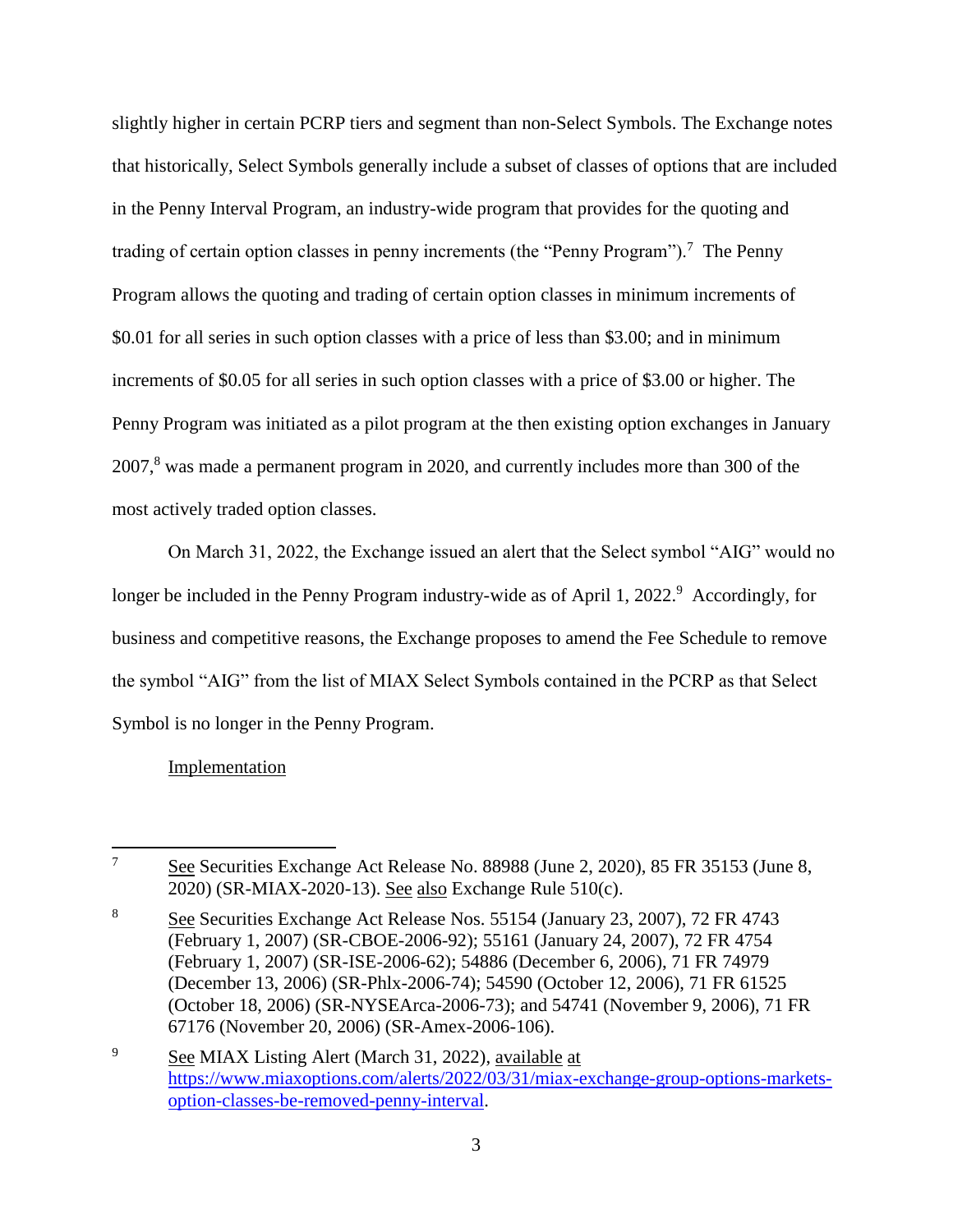The proposed change is effective beginning May 1, 2022.

## 2. Statutory Basis

The Exchange believes that its proposal to amend its Fee Schedule is consistent with Section 6(b) of the Act<sup>10</sup> in general, and furthers the objectives of Section 6(b)(4) of the Act<sup>11</sup> in particular, in that it is an equitable allocation of reasonable fees and other charges among its members and issuers and other persons using its facilities. The Exchange also believes the proposal furthers the objectives of Section 6(b)(5) of the Act in that it is designed to promote just and equitable principles of trade, to remove impediments to and perfect the mechanism of a free and open market and a national market system, and, in general to protect investors and the public interest and is not designed to permit unfair discrimination between customers, issuers, brokers and dealers.

The Exchange believes the proposal to remove the symbol "AIG" from the list of MIAX Select Symbols contained in the PCRP is consistent with Section 6(b)(4) of the Act because the proposed change will allow for continued benefit to investors by providing them an updated list of MIAX Select Symbols contained in the PCRP on the Fee Schedule.

The Exchange believes that the proposal to amend an option class that qualifies for the credit for transactions in MIAX Select Symbols is fair, equitable and not unreasonably discriminatory. The Exchange believes that the PCRP itself is reasonably designed because it incentivizes providers of Priority Customer<sup>12</sup> order flow to send that Priority Customer order

 $\overline{\phantom{a}}$ 

 $10 \qquad 15 \text{ U.S.C. } 78f(b).$ 

 $11$  15 U.S.C. 78f(b)(4) and (5).

<sup>&</sup>lt;sup>12</sup> The term "Priority Customer" means a person or entity that (i) is not a broker or dealer in securities, and (ii) does not place more than 390 orders in listed options per day on average during a calendar month for its own beneficial account(s). See Exchange Rule 100.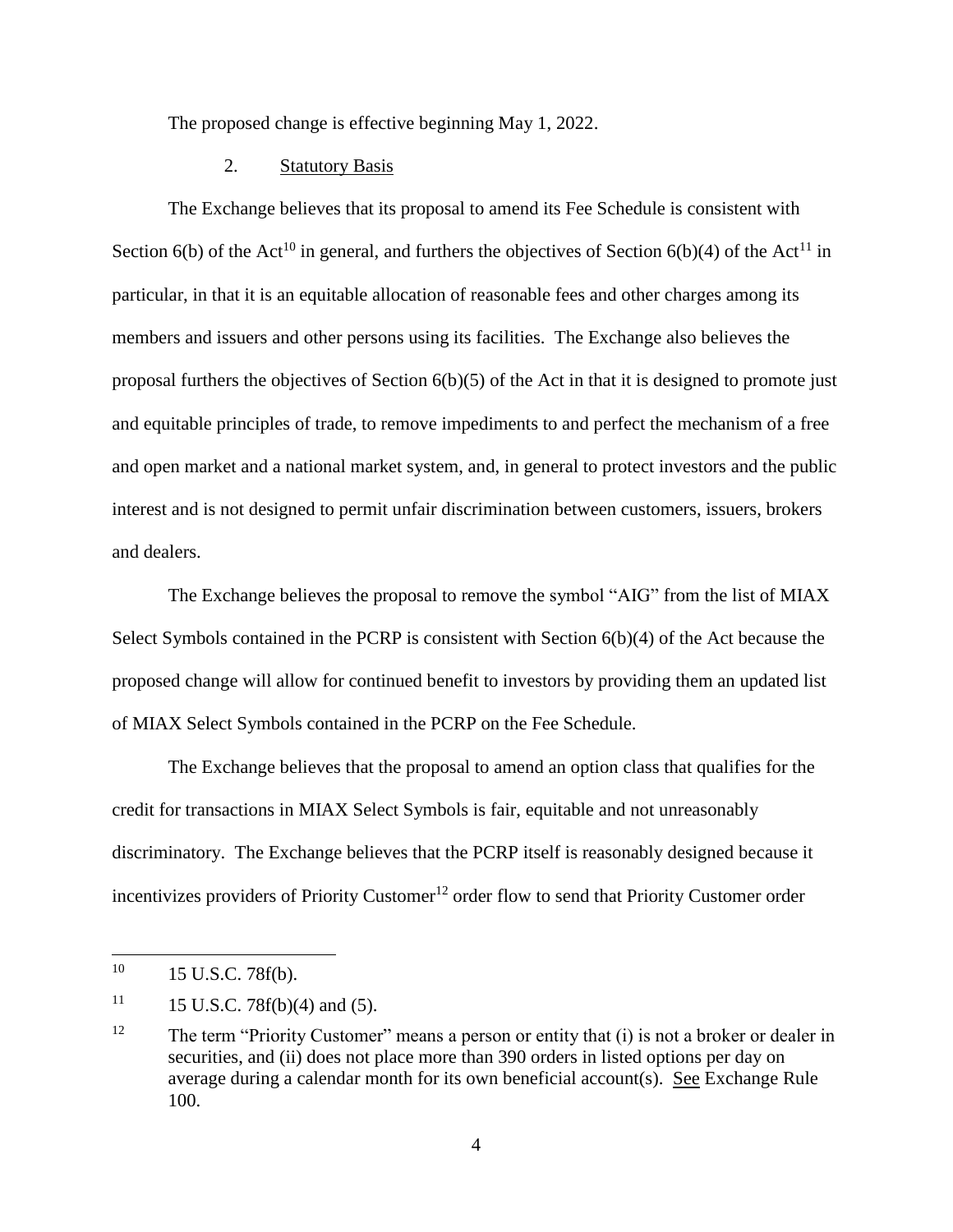flow to the Exchange in order to receive a credit in a manner that enables the Exchange to improve its overall competitiveness and strengthen its market quality for all market participants. The Exchange believes the PCRP, which provides increased incentives in certain tiers in high volume select symbols, is also reasonably designed to increase the competitiveness of the Exchange with other options exchanges that also offer increased incentives to higher volume symbols.

The Exchange also believes that its proposal is consistent with Section 6(b)(5) of the Act because it will apply equally to all similarly situated Priority Customer orders in MIAX Select Symbols in the PCRP. All similarly situated Priority Customer orders in MIAX Select Symbols are subject to the same rebate schedule, and access to the Exchange is offered on terms that are not unfairly discriminatory.

#### B. Self-Regulatory Organization's Statement on Burden on Competition

The Exchange does not believe that the proposed rule change will result in any burden on competition that is not necessary or appropriate in furtherance of the purposes of the Act. The proposed rule change should enable the Exchange to continue to attract and compete for order flow with other exchanges. Notwithstanding the removal of the symbol "AIG" from the Select Symbols list, the Exchange's rebates remain highly competitive with those of other exchanges, and therefore should enable the Exchange to continue to attract and compete for order flow with other exchanges which offer comparable rebates for particular symbols. The Exchange notes that it operates in a highly competitive market in which market participants can readily favor competing venues if they deem fee levels at a particular venue to be excessive. In such an environment, the Exchange must continually adjust its fees and rebates to remain competitive with other exchanges and to attract order flow.

5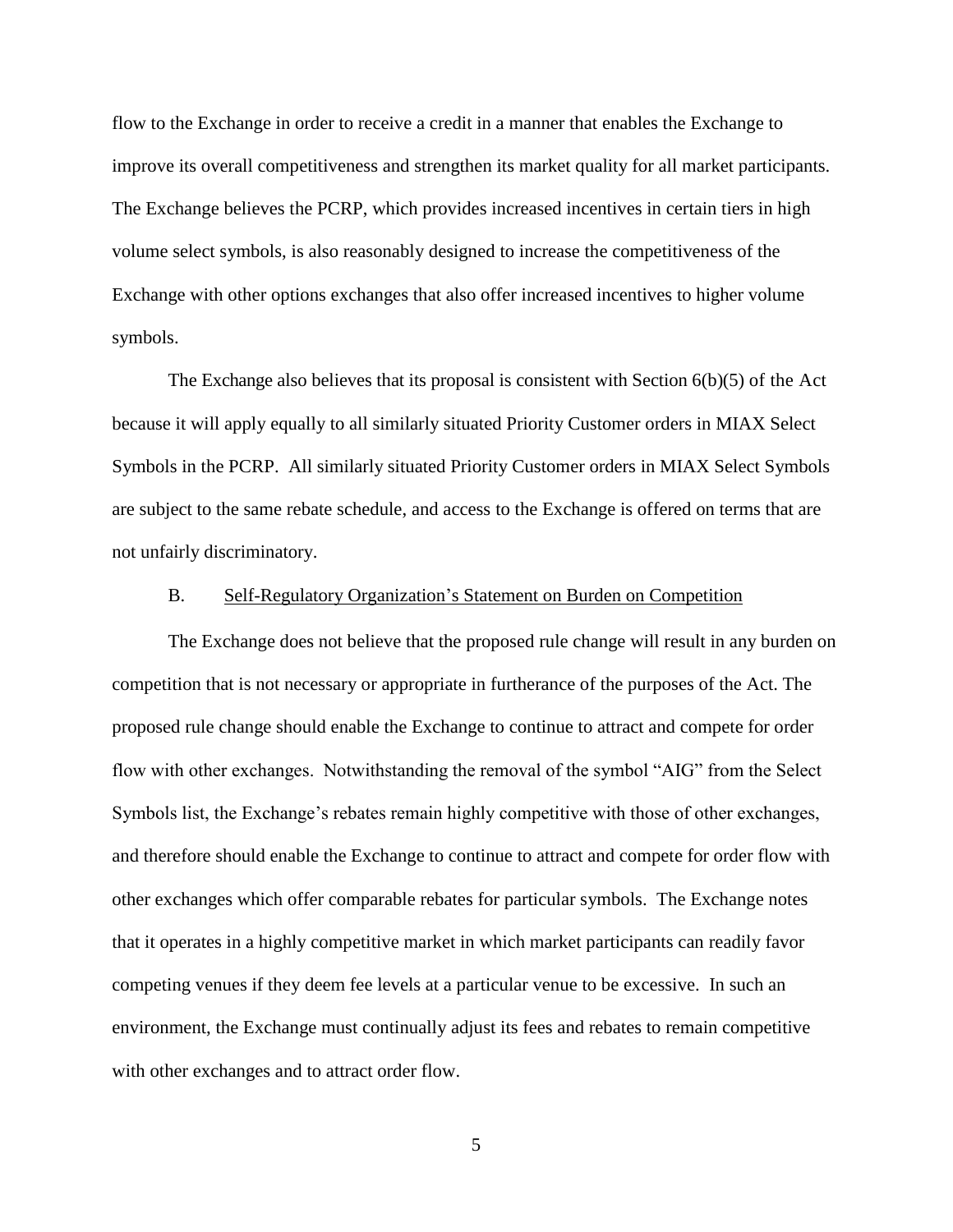Further, the Exchange does not believe that its proposal to delete the symbol "AIG" from the list of MIAX Select Symbols contained in the PCRP will result in any burden on intra-market or inter-market competition that is not necessary or appropriate in furtherance of the purposes of the Act. This proposed change is a not a competitive proposal but rather is designed to update the list of MIAX Select Symbols contained in the PCRP in order to avoid potential confusion on the part of market participants and other competing options exchanges.

# C. Self-Regulatory Organization's Statement on Comments on the Proposed Rule Change Received from Members, Participants, or Others

Written comments were neither solicited nor received.

## III. Date of Effectiveness of the Proposed Rule Change and Timing for Commission Action

The foregoing rule change has become effective pursuant to Section 19(b)(3)(A)(ii) of the Act,<sup>13</sup> and Rule 19b-4(f)(2)<sup>14</sup> thereunder. At any time within 60 days of the filing of the proposed rule change, the Commission summarily may temporarily suspend such rule change if it appears to the Commission that such action is necessary or appropriate in the public interest, for the protection of investors, or otherwise in furtherance of the purposes of the Act. If the Commission takes such action, the Commission shall institute proceedings to determine whether the proposed rule should be approved or disapproved.

## IV. Solicitation of Comments

Interested persons are invited to submit written data, views, and arguments concerning the foregoing, including whether the proposed rule change is consistent with the Act. Comments may be submitted by any of the following methods:

<sup>13</sup> <sup>13</sup> 15 U.S.C. 78s(b)(3)(A)(ii).

 $14$  17 CFR 240.19b-4(f)(2).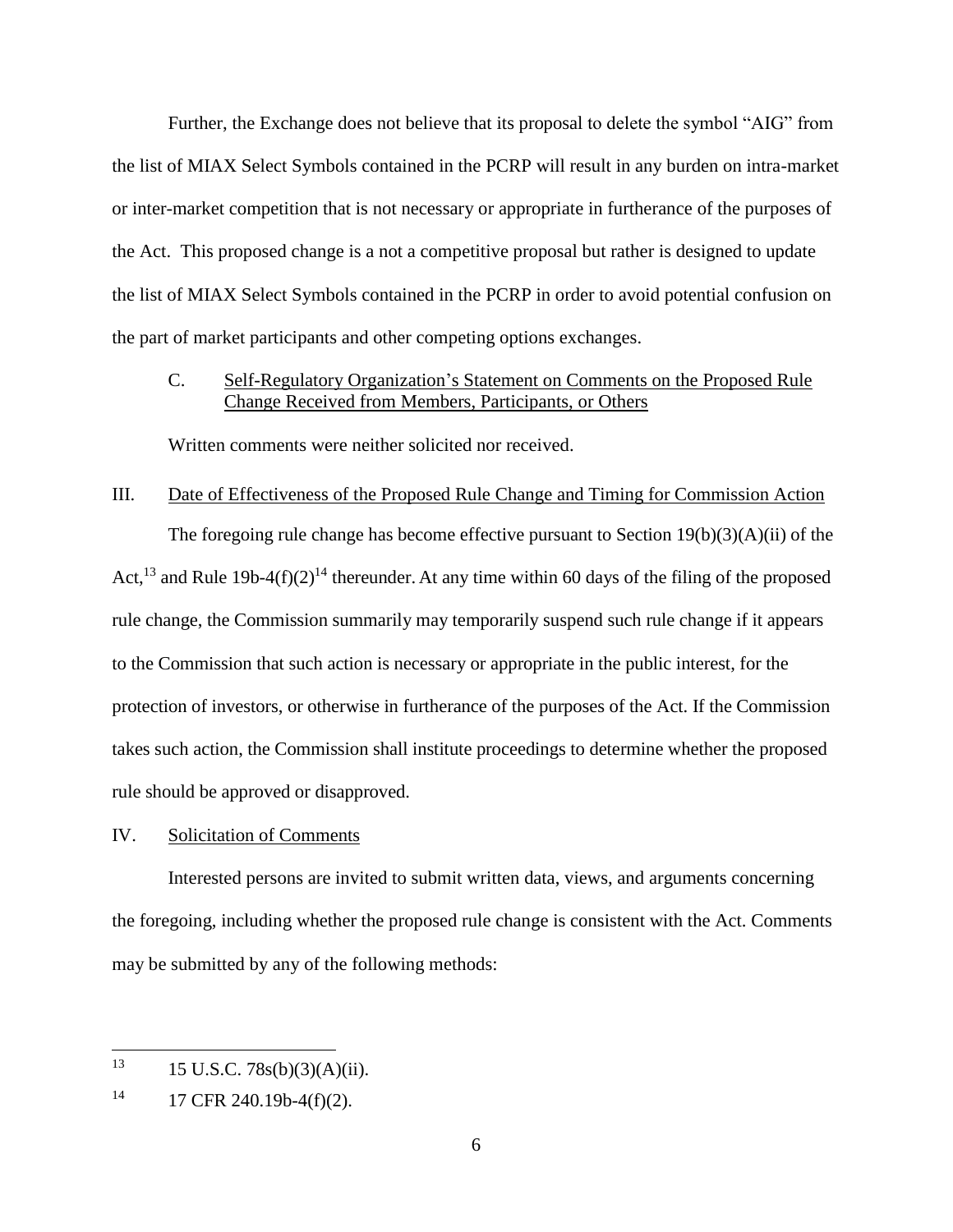#### Electronic Comments:

- Use the Commission's Internet comment form [\(http://www.sec.gov/rules/sro.shtml\)](http://www.sec.gov/rules/sro.shtml); or
- Send an e-mail to [rule-comments@sec.gov.](mailto:rule-comments@sec.gov) Please include File Number SR-MIAX-2022-18 on the subject line.

#### Paper Comments:

• Send paper comments in triplicate to Secretary, Securities and Exchange Commission, 100 F Street, NE, Washington, DC 20549-1090.

All submissions should refer to File Number SR-MIAX-2022-18. This file number should be included on the subject line if e-mail is used. To help the Commission process and review your comments more efficiently, please use only one method. The Commission will post all comments on the Commission's Internet website [\(http://www.sec.gov/rules/sro.shtml\)](http://www.sec.gov/rules/sro.shtml). Copies of the submission, all subsequent amendments, all written statements with respect to the proposed rule change that are filed with the Commission, and all written communications relating to the proposed rule change between the Commission and any person, other than those that may be withheld from the public in accordance with the provisions of 5 U.S.C. 552, will be available for website viewing and printing in the Commission's Public Reference Room, 100 F Street, NE, Washington, DC 20549 on official business days between the hours of 10:00 a.m. and 3:00 p.m. Copies of the filing also will be available for inspection and copying at the principal office of the Exchange. All comments received will be posted without change. Persons submitting comments are cautioned that we do not redact or edit personal identifying information from comment submissions. You should submit only information that you wish to make available publicly. All